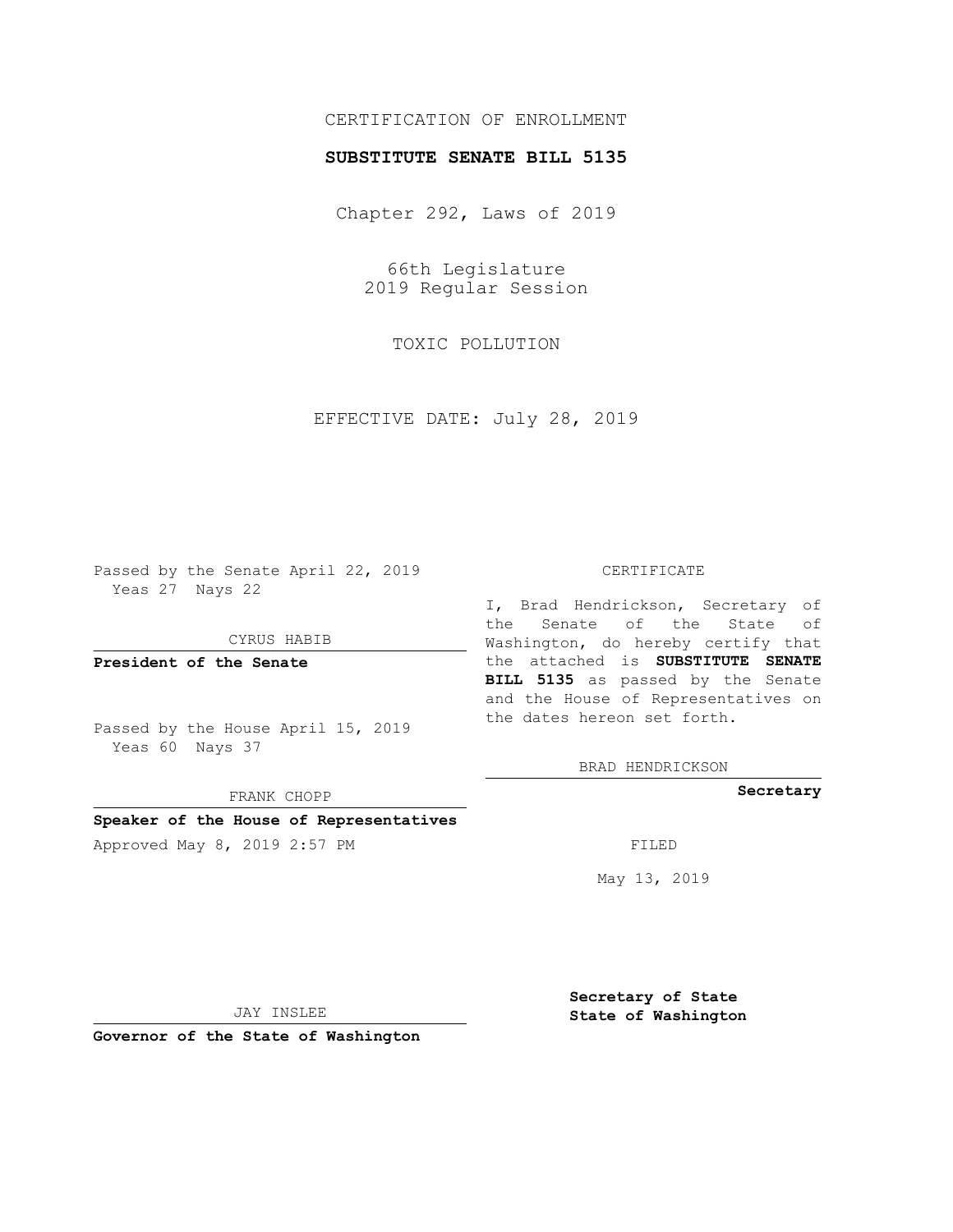### **SUBSTITUTE SENATE BILL 5135**

AS AMENDED BY THE HOUSE

Passed Legislature - 2019 Regular Session

# **State of Washington 66th Legislature 2019 Regular Session**

**By** Senate Environment, Energy & Technology (originally sponsored by Senators Rolfes, Frockt, Salomon, Palumbo, Cleveland, Carlyle, Kuderer, Saldaña, Billig, Dhingra, Pedersen, Wellman, Hunt, Das, McCoy, Liias, Darneille, Hasegawa, Keiser, and Van De Wege)

READ FIRST TIME 02/15/19.

1 AN ACT Relating to preventing toxic pollution that affects public 2 health or the environment; amending RCW 70.240.040, 43.21B.110, and 3 34.05.272; adding a new chapter to Title 70 RCW; and prescribing 4 penalties.

5 BE IT ENACTED BY THE LEGISLATURE OF THE STATE OF WASHINGTON:

6 NEW SECTION. **Sec. 1.** The definitions in this section apply 7 throughout this chapter unless the context clearly requires 8 otherwise.

9 (1) "Consumer product" means any item, including any component 10 parts and packaging, sold for residential or commercial use.

11 (2) "Department" means the department of ecology.

12 (3) "Director" means the director of the department.

 (4) "Manufacturer" means any person, firm, association, partnership, corporation, governmental entity, organization, or joint venture that produces a product or is an importer or domestic distributor of a product sold or offered for sale in or into the 17 state.

18 (5) "Organohalogen" means a class of chemicals that includes any 19 chemical containing one or more halogen elements bonded to carbon.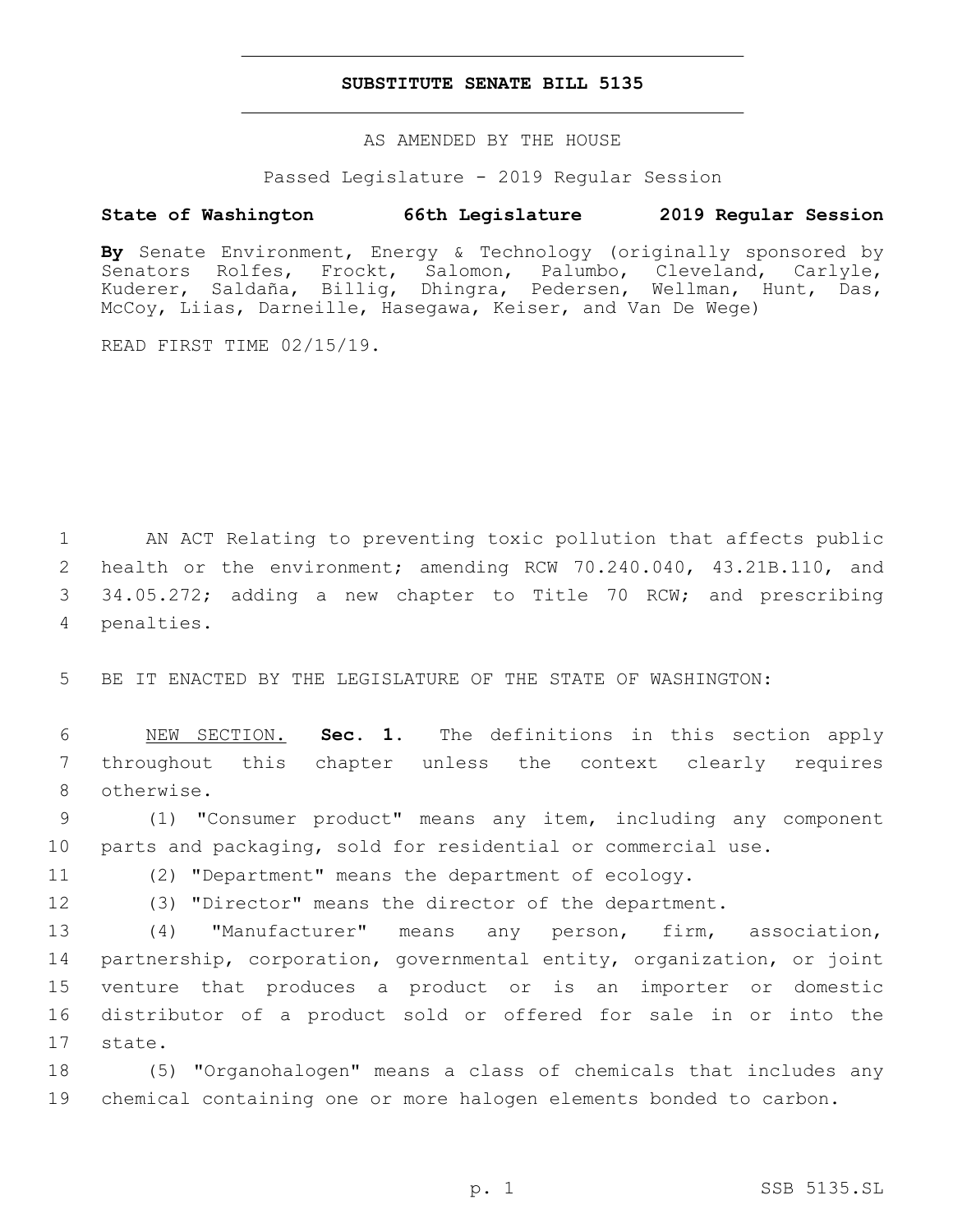1 (6) "Perfluoroalkyl and polyfluoroalkyl substances" or "PFAS 2 chemicals" means a class of fluorinated organic chemicals containing 3 at least one fully fluorinated carbon atom. 4 (7) "Phenolic compounds" means alkylphenol ethoxylates and 5 bisphenols. 6 (8) "Phthalates" means synthetic chemical esters of phthalic 7 acid. 8 (9) "Polychlorinated biphenyls" or "PCBs" means chemical forms 9 that consist of two benzene rings joined together and containing one 10 to ten chlorine atoms attached to the benzene rings. 11 (10) "Priority chemical" means a chemical or chemical class used 12 as, used in, or put in a consumer product including: 13 (a) Perfluoroalkyl and polyfluoroalkyl substances; 14 (b) Phthalates; 15 (c) Organohalogen flame retardants; 16 (d) Flame retardants, as identified by the department under 17 chapter 70.240 RCW; 18 (e) Phenolic compounds; 19 (f) Polychlorinated biphenyls; or 20 (g) A chemical identified by the department as a priority 21 chemical under section 2 of this act. 22 (11) "Safer alternative" means an alternative that is less 23 hazardous to humans or the environment than the existing chemical or 24 chemical process. A safer alternative to a particular chemical may 25 include a chemical substitute or a change in materials or design that 26 eliminates the need for a chemical alternative. 27 (12) "Sensitive population" means a category of people that is 28 identified by the department that may be or is disproportionately or 29 more severely affected by priority chemicals, such as: 30 (a) Men and women of childbearing age; 31 (b) Infants and children; 32 (c) Pregnant women; 33 (d) Communities that are highly impacted by toxic chemicals; 34 (e) Persons with occupational exposure; and (f) The elderly.35 36 (13) "Sensitive species" means a species or grouping of animals 37 that is identified by the department that may be or is 38 disproportionately or more severely affected by priority chemicals, 39 such as:

40 (a) Southern resident killer whales;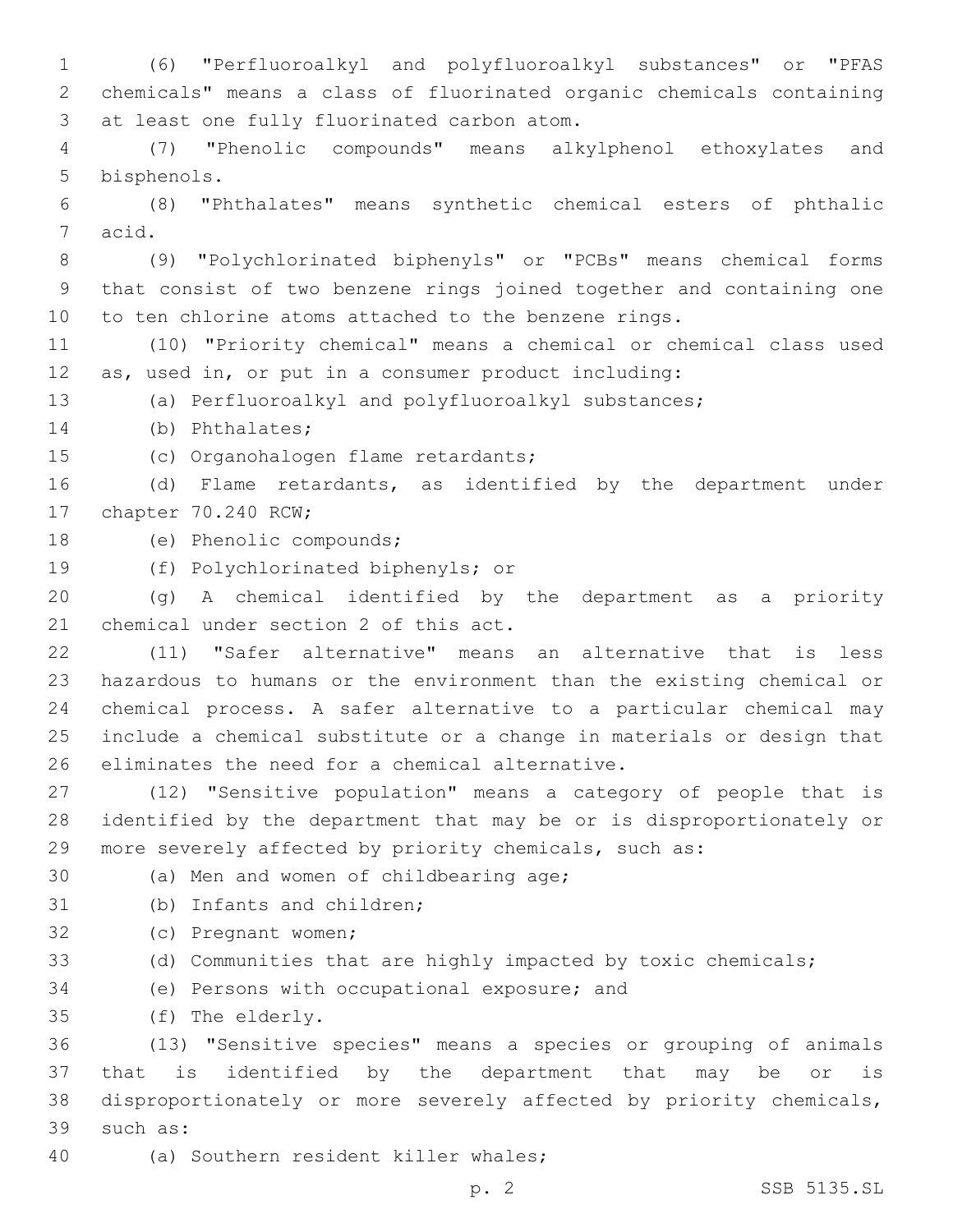1 (b) Salmon; and

(c) Forage fish.2

 (14) "Electronic product" includes personal computers, audio and video equipment, calculators, wireless phones, game consoles, and handheld devices incorporating a video screen that are used to access interactive software, and the peripherals associated with such 7 products.

 (15) "Inaccessible electronic component" means a part or component of an electronic product that is located inside and entirely enclosed within another material and is not capable of coming out of the product or being accessed during any reasonably 12 foreseeable use or abuse of the product.

 NEW SECTION. **Sec. 2.** Every five years, and consistent with the timeline established in section 5 of this act, the department, in consultation with the department of health, must report to the appropriate committees of the legislature its decision to designate at least five priority chemicals that meet at least one of the following:

 (1) The chemical or a member of a class of chemicals are 20 identified by the department as a:

 (a) High priority chemical of high concern for children under 22 chapter 70.240 RCW; or

(b) Persistent, bioaccumulative toxin under chapter 70.105 RCW;

 (2) The chemical or members of a class of chemicals are 25 requlated:

 (a) In consumer products under chapter 70.240, 70.76, 70.95G, 27 70.280, 70.285, 70.95M, or 70.75A RCW; or

 (b) As a hazardous substance under chapter 70.105 or 70.105D RCW; or

 (3) The department determines the chemical or members of a class of chemicals are a concern for sensitive populations and sensitive 32 species after considering the following factors:

 (a) A chemical's or members of a class of chemicals' hazard traits or environmental or toxicological endpoints;

 (b) A chemical's or members of a class of chemicals' aggregate 36 effects;

 (c) A chemical's or members of a class of chemicals' cumulative effects with other chemicals with the same or similar hazard traits 39 or environmental or toxicological endpoints;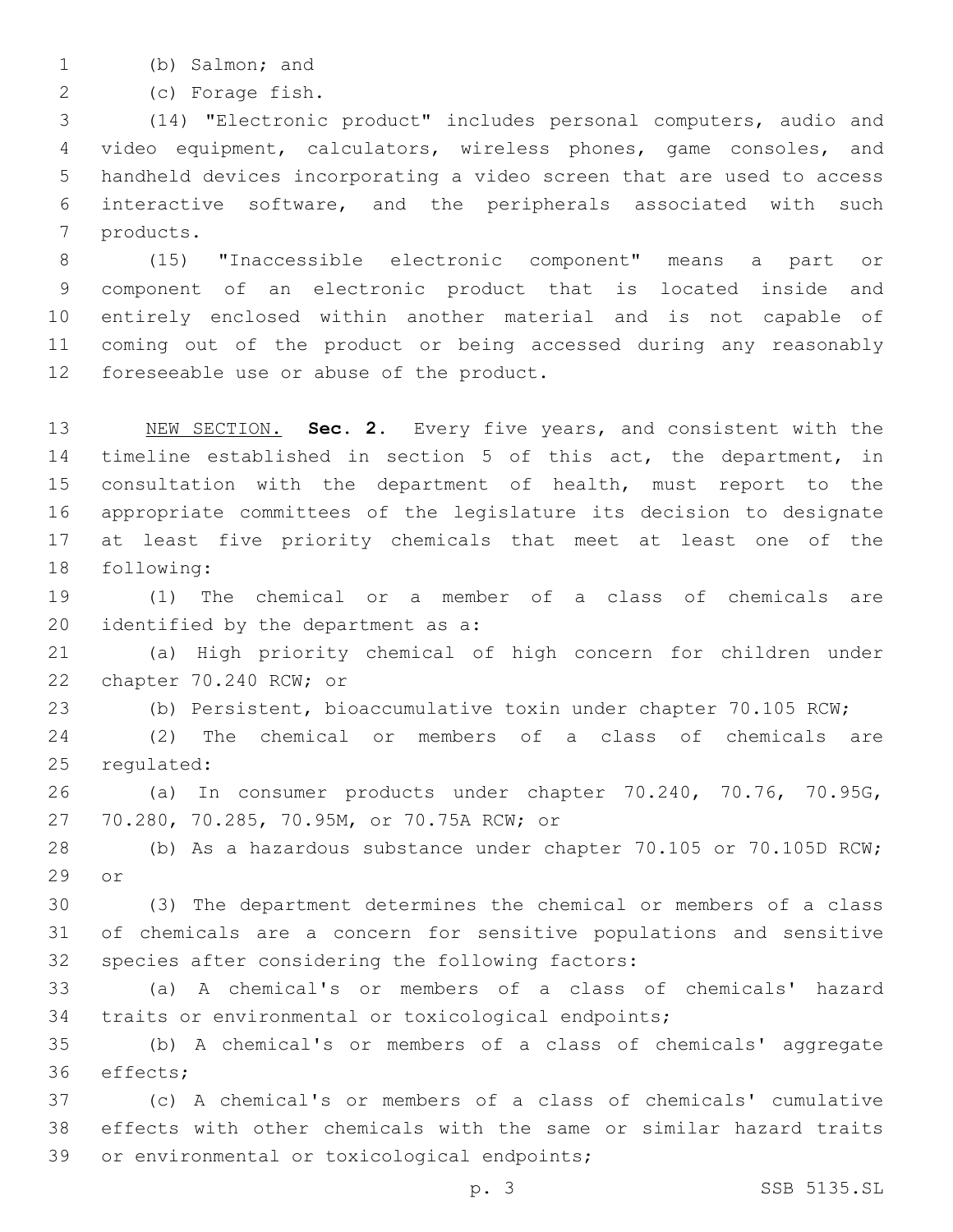(d) A chemical's or members of a class of chemicals' 2 environmental fate;

 (e) The potential for a chemical or members of a class of chemicals to degrade, form reaction products, or metabolize into another chemical or a chemical that exhibits one or more hazard traits or environmental or toxicological endpoints, or both;

 (f) The potential for the chemical or class of chemicals to 8 contribute to or cause adverse health or environmental impacts;

 (g) The chemical's or class of chemicals' potential impact on sensitive populations, sensitive species, or environmentally 11 sensitive habitats;

 (h) Potential exposures to the chemical or members of a class of 13 chemicals based on:

 (i) Reliable information regarding potential exposures to the 15 chemical or members of a class of chemicals; and

 (ii) Reliable information demonstrating occurrence, or potential occurrence, of multiple exposures to the chemical or members of a 18 class of chemicals.

 NEW SECTION. **Sec. 3.** (1) Every five years, and consistent with the timeline established in section 5 of this act, the department, in consultation with the department of health, shall identify priority consumer products that are a significant source of or use of priority chemicals. The department must submit a report to the appropriate committees of the legislature at the time that it identifies a priority consumer product.

 (2) When identifying priority consumer products under this section, the department must consider, at a minimum, the following 28 criteria:

 (a) The estimated volume of a priority chemical or priority 30 chemicals added to, used in, or present in the consumer product;

 (b) The estimated volume or number of units of the consumer 32 product sold or present in the state;

 (c) The potential for exposure to priority chemicals by sensitive populations or sensitive species when the consumer product is used, 35 disposed of, or has decomposed;

 (d) The potential for priority chemicals to be found in the outdoor environment, with priority given to surface water, groundwater, marine waters, sediments, and other ecologically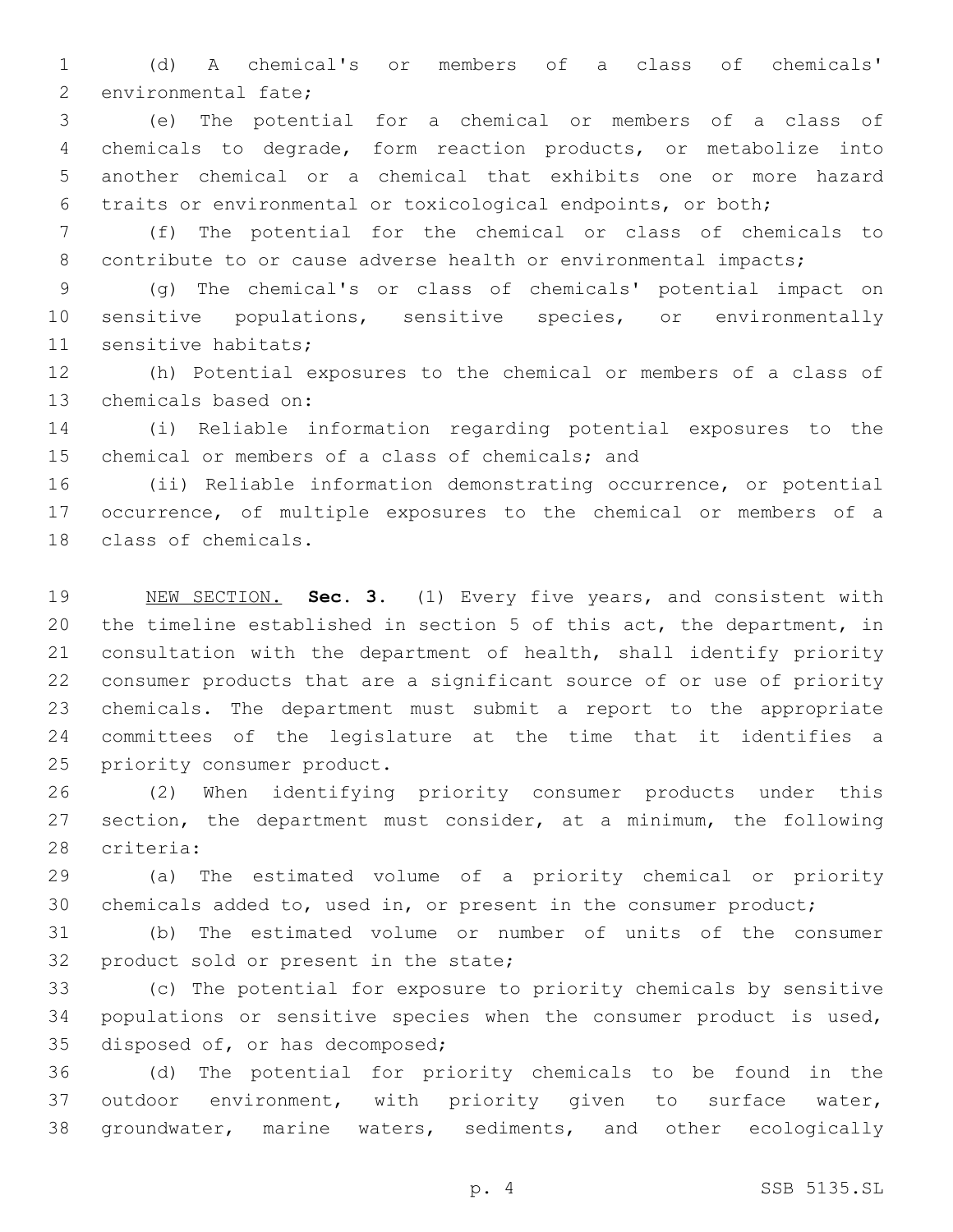sensitive areas, when the consumer product is used, disposed of, or 2 has decomposed;

 (e) If another state or nation has identified or taken regulatory action to restrict or otherwise regulate the priority chemical in the 5 consumer product;

(f) The availability and feasibility of safer alternatives; and

 (g) Whether the department has already identified the consumer product in a chemical action plan completed under chapter 70.l05 RCW as a source of a priority chemical or other reports or information gathered under chapter 70.240, 70.76, 70.95G, 70.280, 70.285, 70.95M, 11 or 70.75A RCW.

 (3) The department is not required to give equal weight to each of the criteria in subsection (2)(a) through (g) of this section when identifying priority consumer products that use or are a significant 15 source of priority chemicals.

 (4) To assist with identifying priority consumer products under this section and making determinations as authorized under section 4 of this act, the department may request a manufacturer to submit a notice to the department that contains the information specified in RCW 70.240.040 (1) through (6) or other information relevant to subsection (2)(a) through (d) of this section. The manufacturer must provide the notice to the department no later than six months after 23 receipt of such a demand by the department.

 (5)(a) Except as provided in (b) of this subsection, the department may not identify the following as priority consumer 26 products under this section:

(i) Plastic shipping pallets manufactured prior to 2012;

28 (ii) Food or beverages;

29 (iii) Tobacco products;

 (iv) Drug or biological products regulated by the United States 31 food and drug administration;

 (v) Finished products certified or regulated by the federal aviation administration or the department of defense, or both, when used in a manner that was certified or regulated by such agencies, including parts, materials, and processes when used to manufacture or maintain such regulated or certified finished products;

 (vi) Motorized vehicles, including on and off-highway vehicles, such as all-terrain vehicles, motorcycles, side-by-side vehicles, farm equipment, and personal assistive mobility devices; and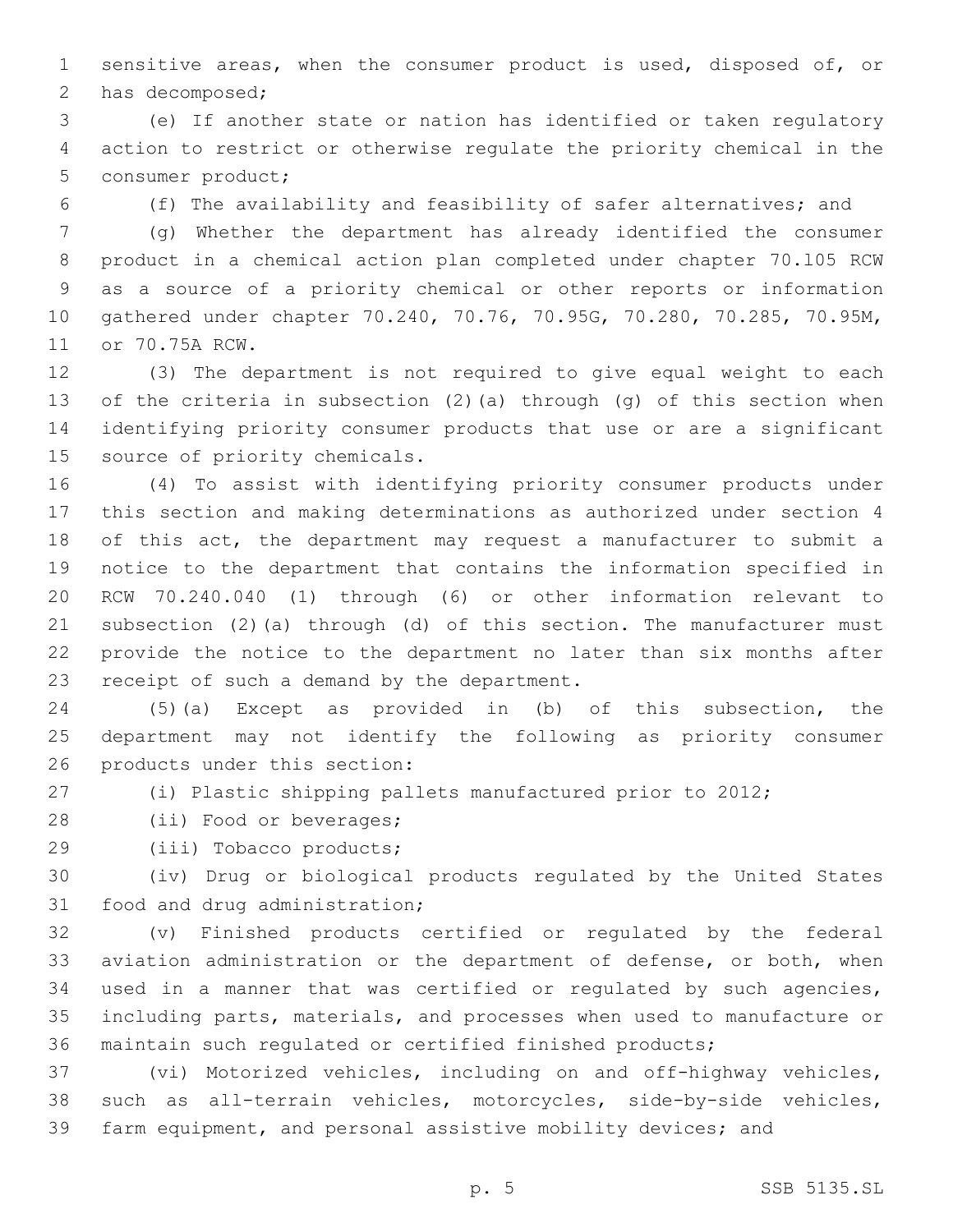(vii) Chemical products used to produce an agricultural 2 commodity, as defined in RCW 17.21.020.

 (b) The department may identify the packaging of products listed in (a) of this subsection as priority consumer products.

 (6) For an electronic product identified by the department as a priority consumer product under this section, the department may not make a regulatory determination under section 4 of this act to restrict or require the disclosure of a priority chemical in an inaccessible electronic component of the electronic product.

 NEW SECTION. **Sec. 4.** (1) Every five years, and consistent with the timeline established in section 5 of this act, the department, in consultation with the department of health, must determine regulatory actions to increase transparency and to reduce the use of priority chemicals in priority consumer products. The department must submit a report to the appropriate committees of the legislature at the time that it determines regulatory actions. The department may:

(a) Determine that no regulatory action is currently required;

 (b) Require a manufacturer to provide notice of the use of a priority chemical or class of priority chemicals consistent with RCW 20 70.240.040; or

 (c) Restrict or prohibit the manufacture, wholesale, distribution, sale, retail sale, or use, or any combination thereof, of a priority chemical or class of priority chemicals in a consumer 24 product.

 (2)(a) The department may order a manufacturer to submit information consistent with section 3(4) of this act.

(b) The department may require a manufacturer to provide:

(i) A list of products containing priority chemicals;

29 (ii) Product ingredients;

(iii) Information regarding exposure and chemical hazard; and

 (iv) A description of the amount and the function of the high 32 priority chemical in the product.

 (3) The department may restrict or prohibit a priority chemical or members of a class of priority chemicals in a priority consumer 35 product when it determines:

(a) Safer alternatives are feasible and available; and

 (b)(i) The restriction will reduce a significant source of or use 38 of a priority chemical; or

p. 6 SSB 5135.SL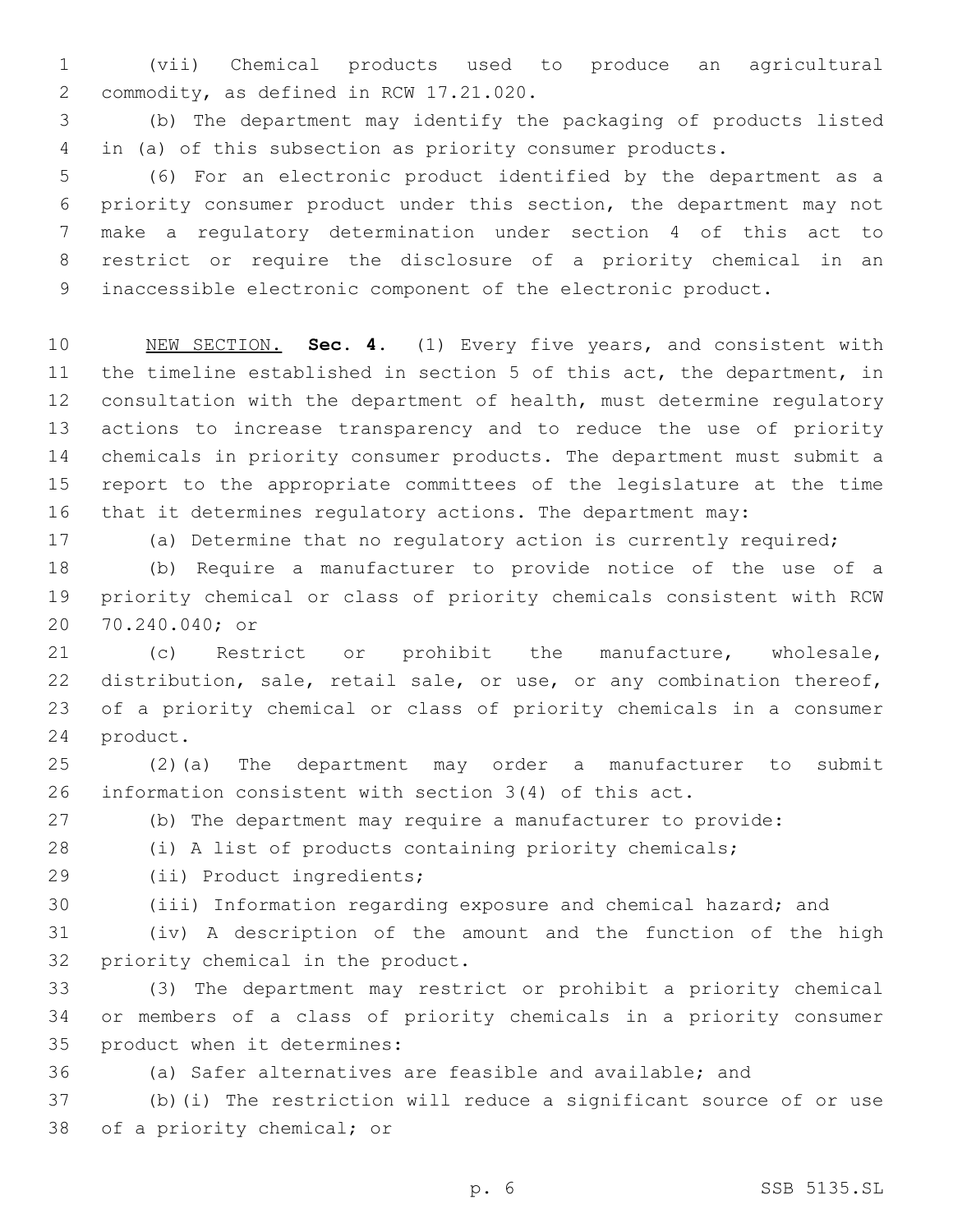(ii) The restriction is necessary to protect the health of 2 sensitive populations or sensitive species.

 (4) When determining regulatory actions under this section, the department may consider, in addition to the criteria pertaining to the selection of priority chemicals and priority consumer products that are specified in sections 2 and 3 of this act, whether:

 (a) The priority chemical or members of a class of priority chemicals are functionally necessary in the priority consumer 9 product; and

 (b) A restriction would be consistent with regulatory actions taken by another state or nation on a priority chemical or members of 12 a class of priority chemicals in a product.

 (5) A restriction or prohibition on a priority chemical in a consumer product may include exemptions or exceptions, including exemptions to address existing stock of a product in commerce at the 16 time that a restriction takes effect.

 NEW SECTION. **Sec. 5.** (1)(a) By June 1, 2020, and consistent with section 3 of this act, the department shall identify priority consumer products that are a significant source of or use of priority chemicals specified in section 1(10) (a) through (f) of this act.

 (b) By June 1, 2022, and consistent with section 4 of this act, the department must determine regulatory actions regarding the priority chemicals and priority consumer products identified in (a) 24 of this subsection.

 (c) By June 1, 2023, the department must adopt rules to implement regulatory actions determined under (b) of this subsection.

 (2)(a) By June 1, 2024, and every five years thereafter, the department shall select at least five priority chemicals specified in section 1(10) (a) through (g) of this act that are identified 30 consistent with section 2 of this act.

 (b) By June 1, 2025, and every five years thereafter, the department must identify priority consumer products that contain any new priority chemicals after notifying the appropriate committees of the legislature, consistent with section 3 of this act.

 (c) By June 1, 2027, and every five years thereafter, the department must determine regulatory actions for any priority chemicals in priority consumer products identified under (b) of this subsection, consistent with section 4 of this act.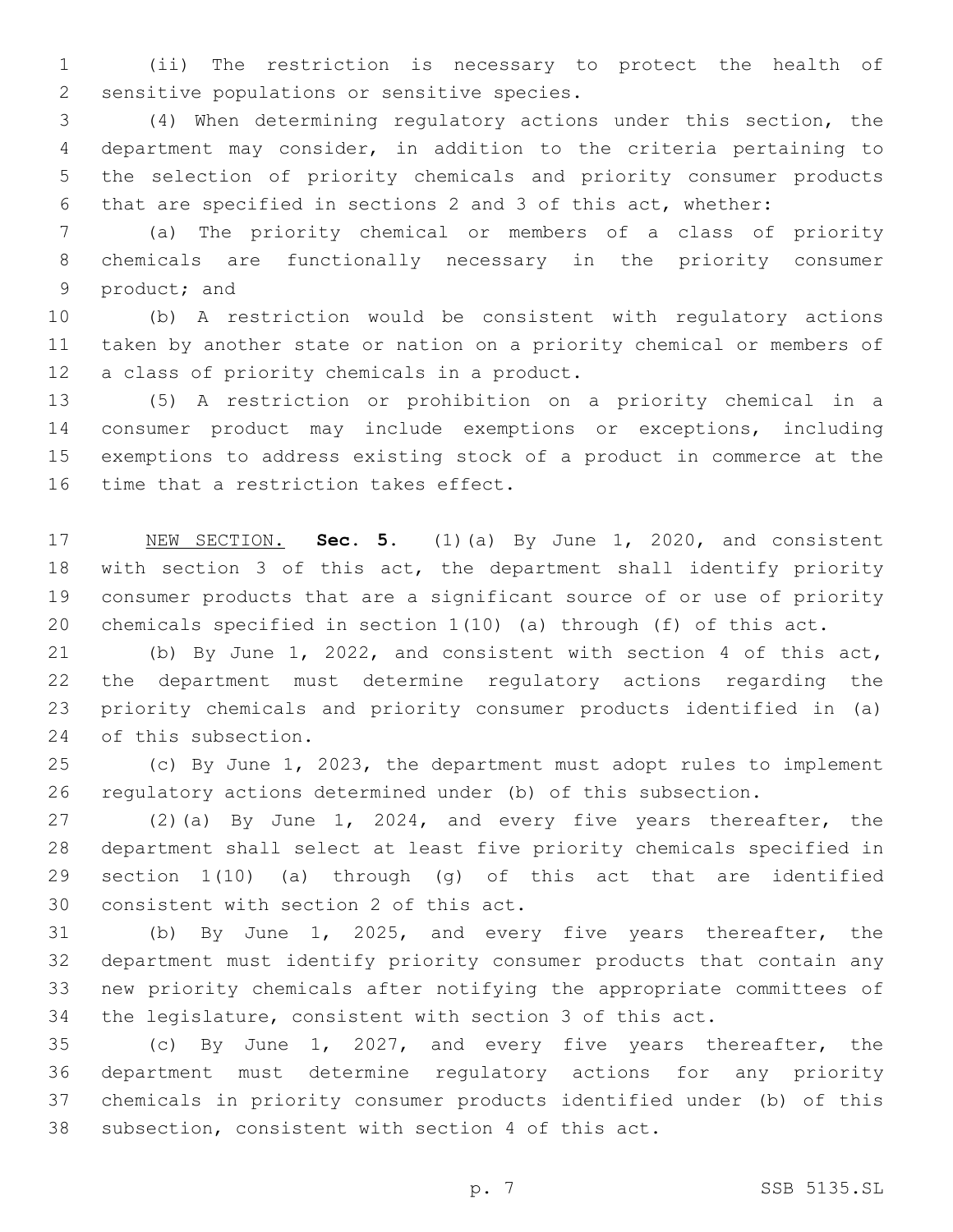(d) By June 1, 2028, and every five years thereafter, the department must adopt rules to implement regulatory actions 3 identified under (c) of this subsection.

 (3)(a) The designation of priority chemicals by the department does not take effect until the adjournment of the regular legislative session immediately following the identification of chemicals, in order to allow an opportunity for the legislature to add to, limit, or otherwise amend the list of priority chemicals to be considered by 9 the department.

 (b) The designation of priority consumer products by the department does not take effect until the adjournment of the regular legislative session immediately following the identification of priority consumer products, in order to allow an opportunity for the legislature to add to, limit, or otherwise amend the list of priority consumer products to be considered by the department.

 (c) The determination of regulatory actions by the department does not take effect until the adjournment of the regular legislative session immediately following the determination by the department, in order to allow an opportunity for the legislature to add to, limit, or otherwise amend the regulatory determinations by the department.

 (d) Nothing in this subsection (3) limits the authority of the 22 department to:

 (i) Begin to identify priority consumer products for a priority chemical prior to the effective date of the designation of a priority 25 chemical;

 (ii) Begin to consider possible regulatory actions prior to the 27 effective date of the designation of a priority consumer product; or

 (iii) Initiate a rule-making process prior to the effective date 29 of a determination of a regulatory action.

 (4)(a) When identifying priority chemicals and priority consumer products under this chapter, the department must notify the public of the selection, including the identification of the peer-reviewed science and other sources of information that the department relied upon, the basis for the selection, and a draft schedule for making determinations. The notice must be published in the Washington State Register. The department shall provide the public with an opportunity for review and comment on the regulatory determinations.

 (b)(i) By June 1, 2020, the department must create a stakeholder advisory process to provide expertise, input, and a review of the department's rationale for identifying priority chemicals and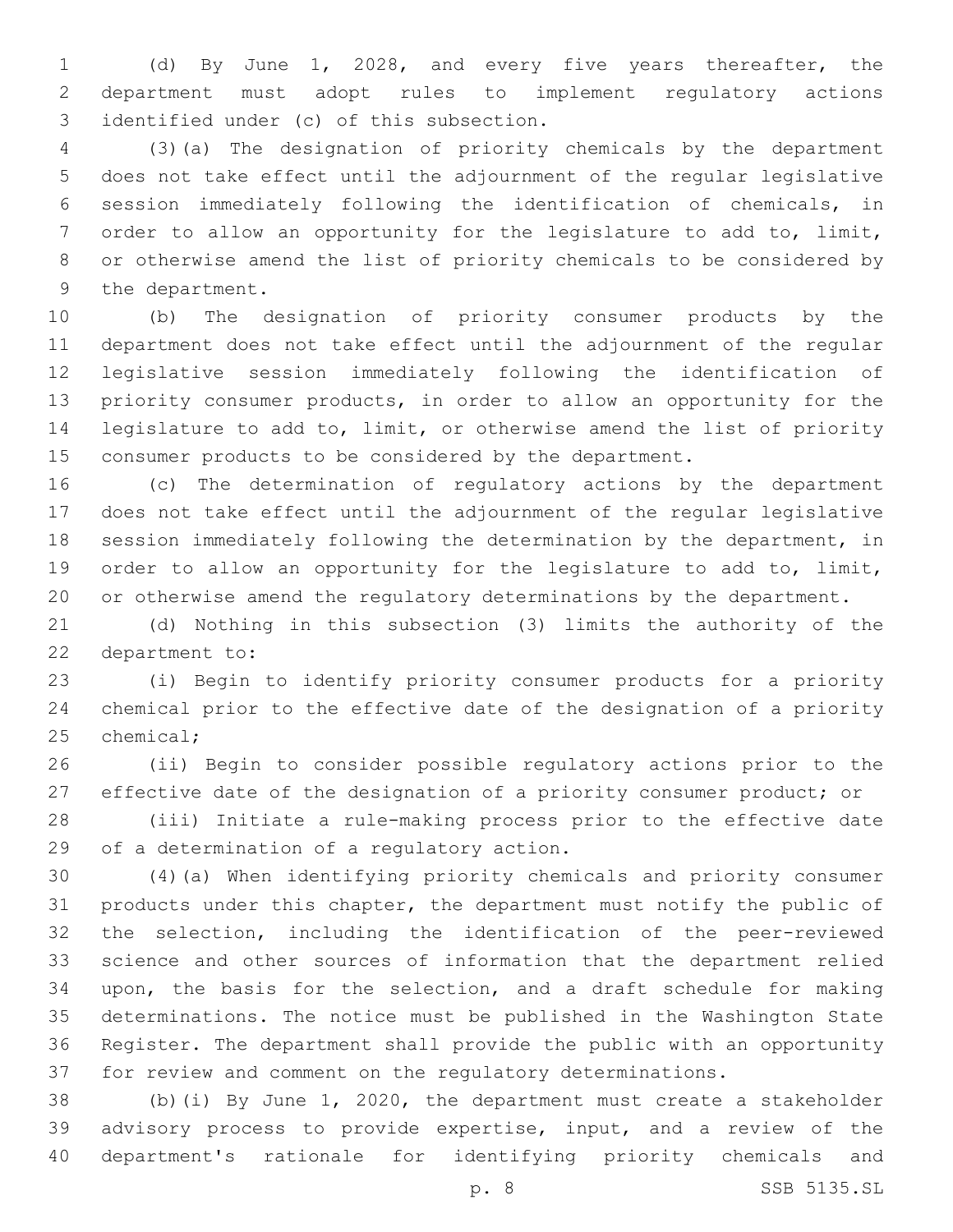priority consumer products and proposed regulatory determinations. The input received from a stakeholder process must be considered and 3 addressed when adopting rules.

 (ii) The stakeholder process must include, but is not limited to, representatives from: Large and small business sectors; community, environmental, and public health advocacy groups; local governments; affected and interested businesses; an expert in scientific data 8 analysis; and public health agencies.

 NEW SECTION. **Sec. 6.** (1) A manufacturer that submits information or records to the department under this chapter may request that the information or records be made available only for 12 the confidential use of the department, the director, or the appropriate division of the department. The director shall give consideration to the request and if this action is not detrimental to the public interest and is otherwise within accord with the policies and purposes of chapter 43.21A RCW, the director must grant the request for the information to remain confidential as authorized in RCW 43.21A.160. Under the procedures established under RCW 43.21A.160, the director must keep confidential any records furnished by a manufacturer under this chapter that relate to proprietary manufacturing processes or chemical formulations used in products or processes.

 (2) For records or other information furnished to the department by a federal agency on the condition that the information be afforded 25 the same confidentiality protections as under federal law, the director may determine that the information or records be available 27 only for the confidential use of the director, the department, or the appropriate division of the department. All such records and information are exempt from public disclosure. The director is authorized to enter into an agreement with the federal agency furnishing the records or information to ensure the confidentiality of the records or information*.*

 NEW SECTION. **Sec. 7.** (1) A manufacturer violating a requirement of this chapter, a rule adopted under this chapter, or an order issued under this chapter, is subject to a civil penalty not to exceed five thousand dollars for each violation in the case of a first offense. Manufacturers who are repeat violators are subject to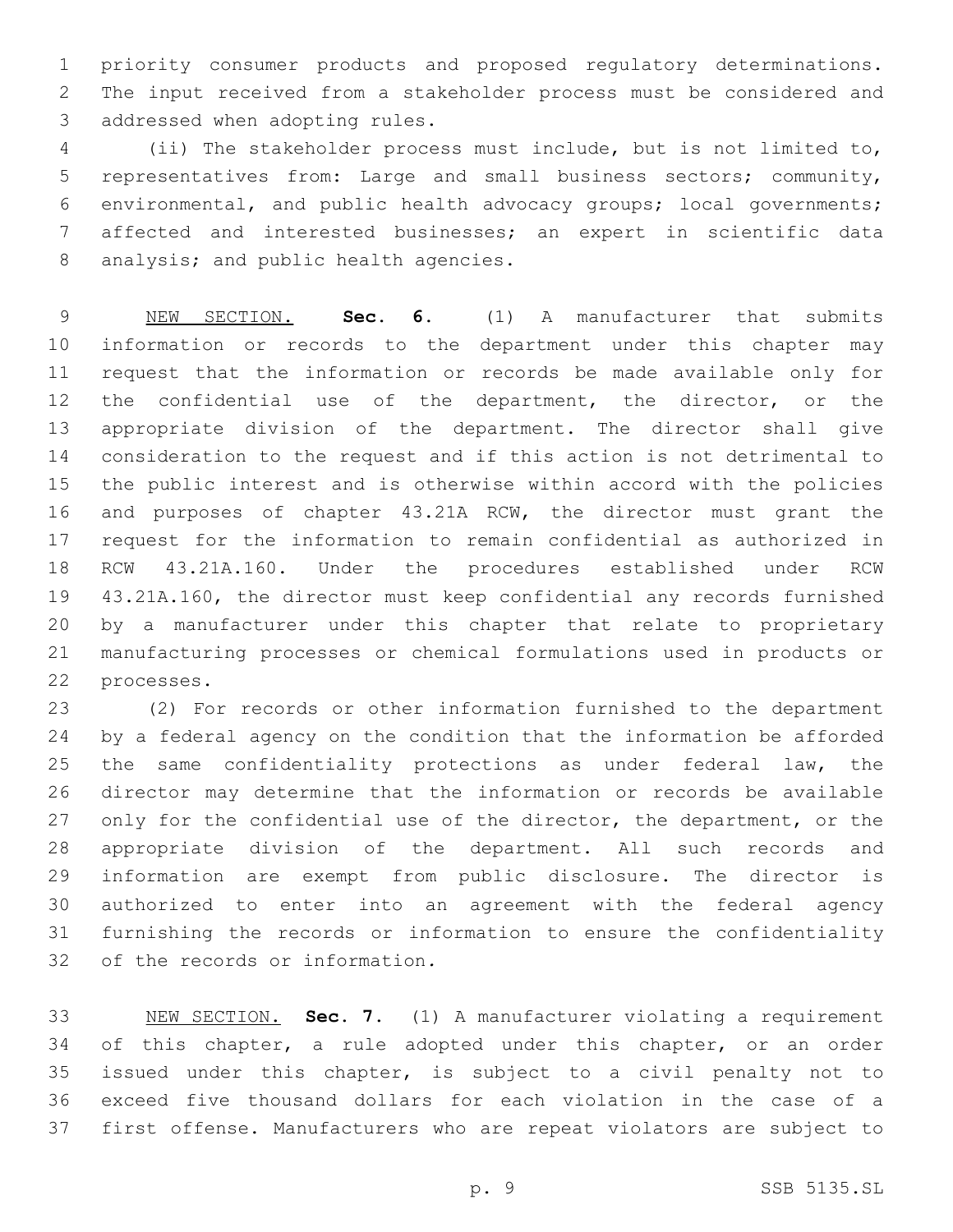a civil penalty not to exceed ten thousand dollars for each repeat 2 offense.

 (2) Any penalty provided for in this section, and any order issued by the department under this chapter, may be appealed to the 5 pollution control hearings board.

 (3) All penalties collected under this chapter shall be deposited in the state toxics control account created in RCW 70.105D.070.

 NEW SECTION. **Sec. 8.** (1) The department may adopt rules as necessary for the purpose of implementing, administering, and enforcing this chapter.

 (2)(a) The department must adopt rules to implement the determinations of regulatory actions specified in section 4(1) (b) or (c) of this act. When proposing or adopting rules to implement regulatory determinations specified in this subsection, the department must identify the expected costs and benefits of the proposed or adopted rules to state agencies to administer and enforce 17 the rules and to private persons or businesses, by category of type 18 of person or business affected.

 (b) A rule adopted to implement a regulatory determination involving a restriction on the manufacture, wholesale, distribution, sale, retail sale, or use of a priority consumer product containing a priority chemical may take effect no sooner than three hundred sixty-23 five days after the adoption of the rule.

 (c) Each rule adopted to implement a determination of regulatory action specified in section 4(1) (b) or (c) of this act is a significant legislative rule for purposes of RCW 34.05.328. The department must prepare a small business economic impact statement consistent with the requirements of RCW 19.85.040 for each rule to implement a determination of a regulatory action specified in section  $4(1)$  (b) or (c) of this act.

 **Sec. 9.** RCW 70.240.040 and 2008 c 288 s 5 are each amended to 32 read as follows:

 ((Beginning six months after the department has adopted rules 34 under section  $8(5)$  of this act,)) A manufacturer of a children's product or a consumer product containing a priority chemical subject to a rule adopted to implement a determination made consistent with section 4(1)(b) of this act, or a trade organization on behalf of its member manufacturers, shall provide notice to the department that the

p. 10 SSB 5135.SL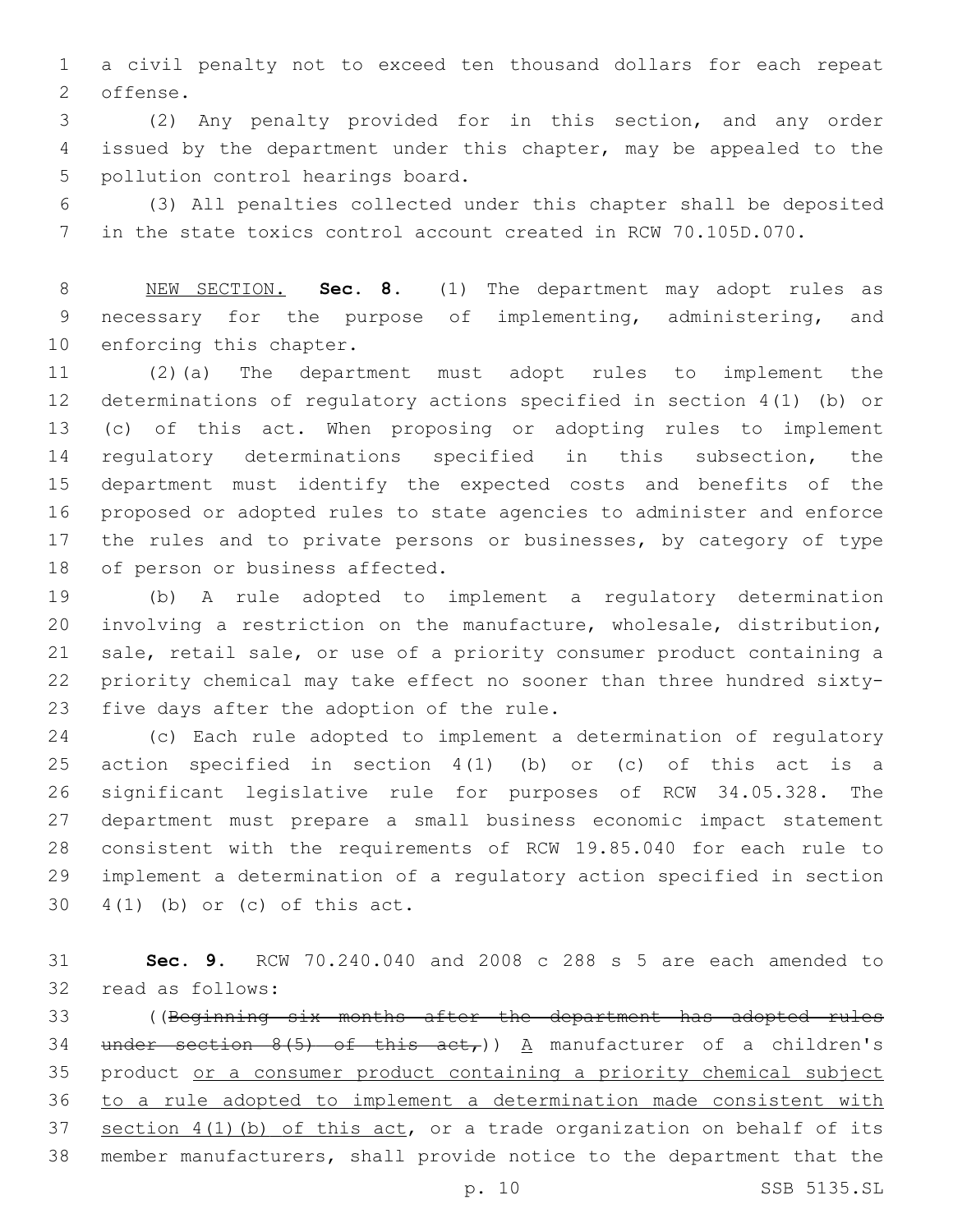manufacturer's product contains a high priority chemical or a priority chemical identified under chapter 70.--- RCW (the new chapter created in section 13 of this act). The notice must be filed annually with the department and must include the following 5 information:

 (1) The name of the chemical used or produced and its chemical 7 abstracts service registry number;

 (2) A brief description of the product or product component 9 containing the substance;

(3) A description of the function of the chemical in the product;

 (4) The amount of the chemical used in each unit of the product 12 or product component. The amount may be reported in ranges, rather 13 than the exact amount;

 (5) The name and address of the manufacturer and the name, 15 address, and phone number of a contact person for the manufacturer; 16 and

 (6) Any other information the manufacturer deems relevant to the 18 appropriate use of the product.

 **Sec. 10.** RCW 43.21B.110 and 2013 c 291 s 34 are each amended to 20 read as follows:

 (1) The hearings board shall only have jurisdiction to hear and decide appeals from the following decisions of the department, the director, local conservation districts, the air pollution control boards or authorities as established pursuant to chapter 70.94 RCW, local health departments, the department of natural resources, the department of fish and wildlife, the parks and recreation commission, and authorized public entities described in chapter 79.100 RCW:

 (a) Civil penalties imposed pursuant to RCW 18.104.155, 70.94.431, 70.105.080, 70.107.050, section 7 of this act, 76.09.170, 77.55.291, 78.44.250, 88.46.090, 90.03.600, 90.46.270, 90.48.144, 31 90.56.310, 90.56.330, and 90.64.102.

 (b) Orders issued pursuant to RCW 18.104.043, 18.104.060, 43.27A.190, 70.94.211, 70.94.332, 70.105.095, section 7 of this act, 86.16.020, 88.46.070, 90.14.130, 90.46.250, 90.48.120, and 90.56.330.

 (c) Except as provided in RCW 90.03.210(2), the issuance, modification, or termination of any permit, certificate, or license by the department or any air authority in the exercise of its jurisdiction, including the issuance or termination of a waste disposal permit, the denial of an application for a waste disposal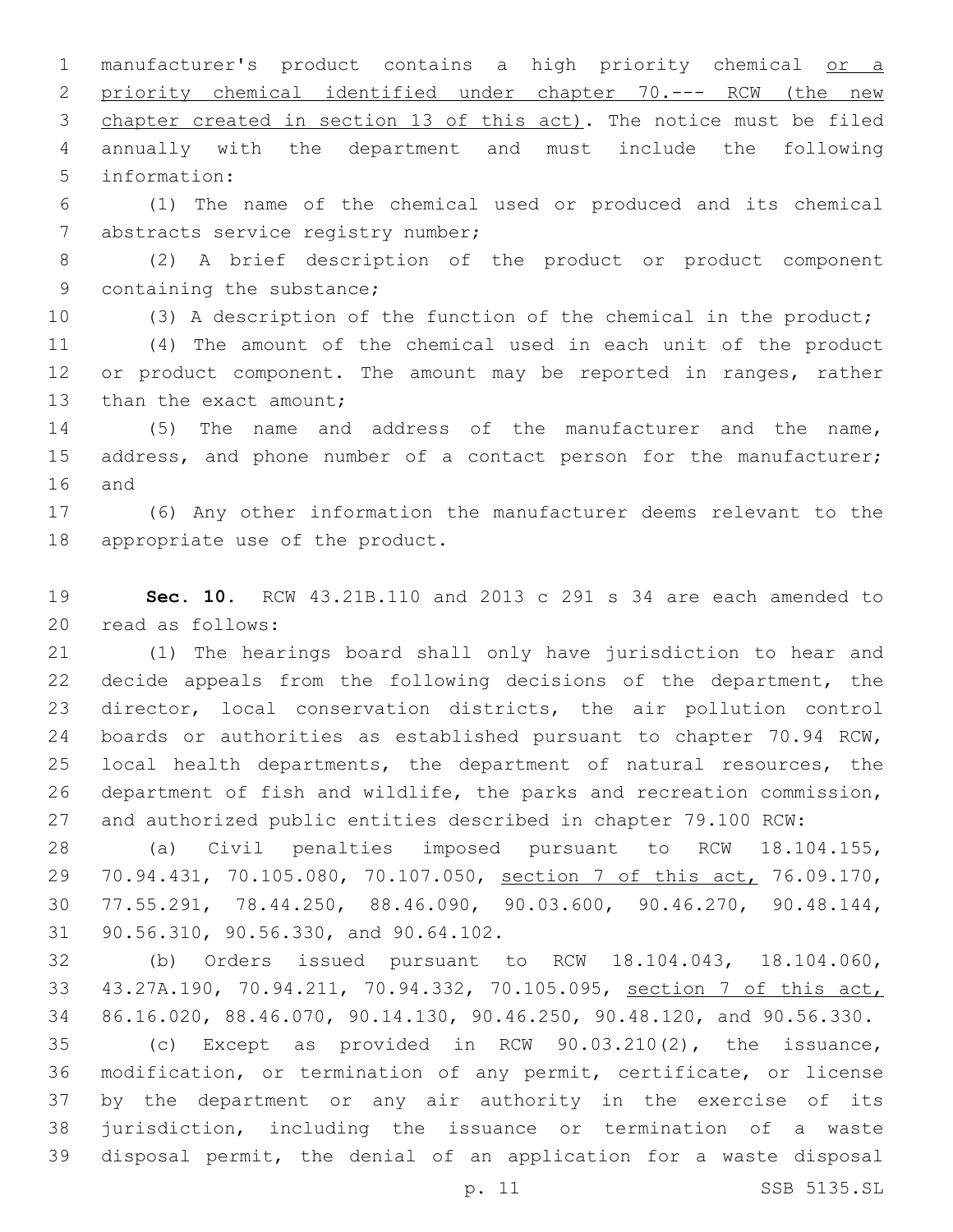permit, the modification of the conditions or the terms of a waste disposal permit, or a decision to approve or deny an application for a solid waste permit exemption under RCW 70.95.300.

 (d) Decisions of local health departments regarding the grant or denial of solid waste permits pursuant to chapter 70.95 RCW.

 (e) Decisions of local health departments regarding the issuance and enforcement of permits to use or dispose of biosolids under RCW 70.95J.080.8

 (f) Decisions of the department regarding waste-derived fertilizer or micronutrient fertilizer under RCW 15.54.820, and decisions of the department regarding waste-derived soil amendments 12 under RCW 70.95.205.

 (g) Decisions of local conservation districts related to the denial of approval or denial of certification of a dairy nutrient 15 management plan; conditions contained in a plan; application of any dairy nutrient management practices, standards, methods, and technologies to a particular dairy farm; and failure to adhere to the plan review and approval timelines in RCW 90.64.026.

 (h) Any other decision by the department or an air authority which pursuant to law must be decided as an adjudicative proceeding 21 under chapter 34.05 RCW.

 (i) Decisions of the department of natural resources, the department of fish and wildlife, and the department that are reviewable under chapter 76.09 RCW, and the department of natural 25 resources' appeals of county, city, or town objections under RCW 76.09.050(7).26

 (j) Forest health hazard orders issued by the commissioner of 28 public lands under RCW 76.06.180.

 (k) Decisions of the department of fish and wildlife to issue, deny, condition, or modify a hydraulic project approval permit under 31 chapter 77.55 RCW.

 (l) Decisions of the department of natural resources that are 33 reviewable under RCW 78.44.270.

 (m) Decisions of an authorized public entity under RCW 79.100.010 to take temporary possession or custody of a vessel or to contest the amount of reimbursement owed that are reviewable by the hearings 37 board under RCW 79.100.120.

 (2) The following hearings shall not be conducted by the hearings board:39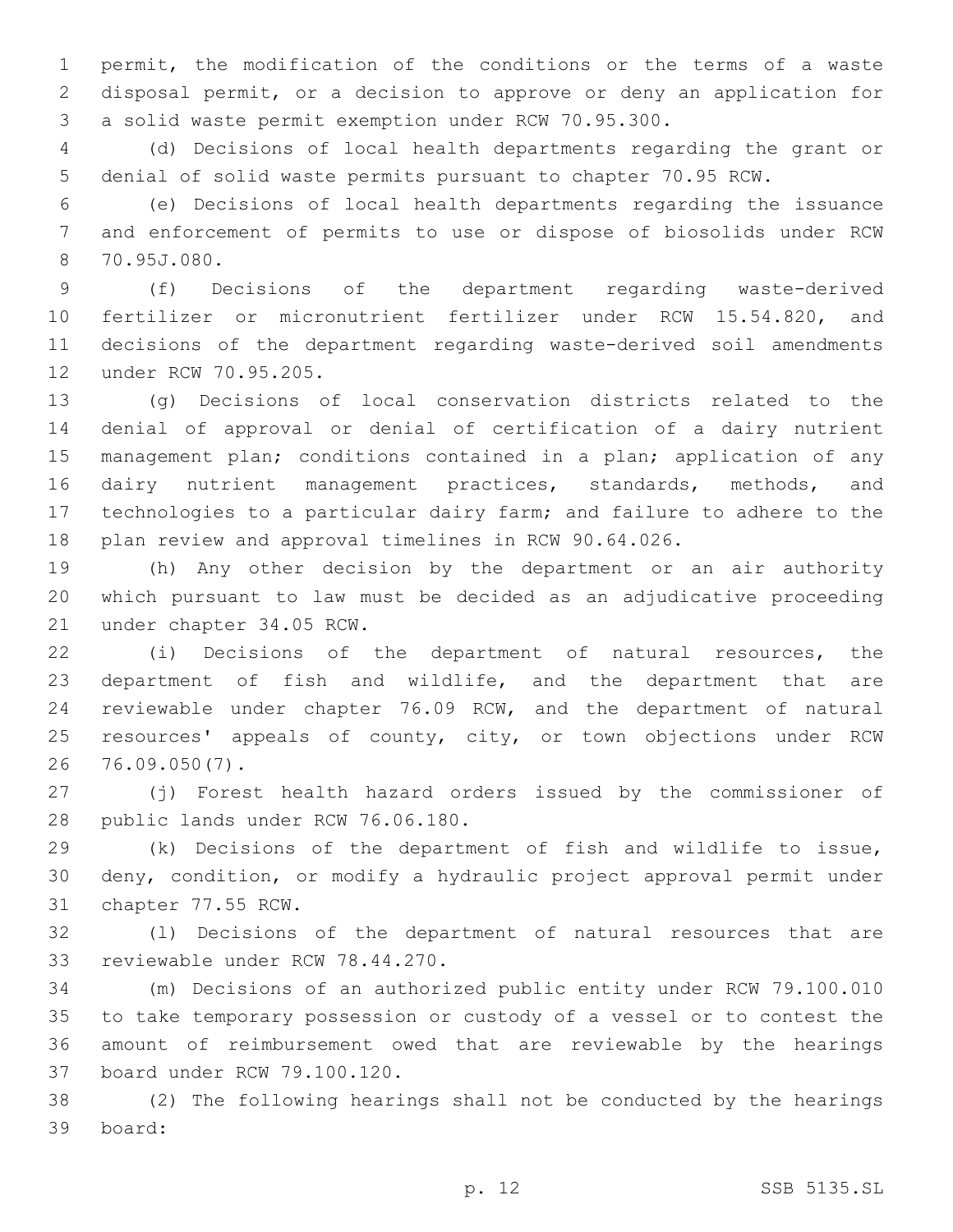(a) Hearings required by law to be conducted by the shorelines 2 hearings board pursuant to chapter 90.58 RCW.

 (b) Hearings conducted by the department pursuant to RCW 70.94.332, 70.94.390, 70.94.395, 70.94.400, 70.94.405, 70.94.410, and 90.44.180.5

 (c) Appeals of decisions by the department under RCW 90.03.110 7 and 90.44.220.

 (d) Hearings conducted by the department to adopt, modify, or 9 repeal rules.

 (3) Review of rules and regulations adopted by the hearings board shall be subject to review in accordance with the provisions of the 12 administrative procedure act, chapter 34.05 RCW.

 **Sec. 11.** RCW 34.05.272 and 2014 c 22 s 1 are each amended to 14 read as follows:

 (1) This section applies only to the water quality and shorelands and environmental assistance programs within the department of ecology and to actions taken by the department of ecology under chapter 70.--- RCW (the new chapter created in section 13 of this 19 act).

 (2)(a) Before taking a significant agency action, which includes each department of ecology rule to implement a determination of a regulatory action specified in section 4(1) (b) or (c) of this act, the department of ecology must identify the sources of information reviewed and relied upon by the agency in the course of preparing to take significant agency action. Peer-reviewed literature, if applicable, must be identified, as well as any scientific literature or other sources of information used. The department of ecology shall make available on the agency's web site the index of records required under RCW 42.56.070 that are relied upon, or invoked, in support of a 30 proposal for significant agency action.

 (b) On the agency's web site, the department of ecology must identify and categorize each source of information that is relied upon in the form of a bibliography, citation list, or similar list of sources. The categories in (c) of this subsection do not imply or 35 infer any hierarchy or level of quality.

 (c) The bibliography, citation list, or similar list of sources must categorize the sources of information as belonging to one or 38 more of the following categories: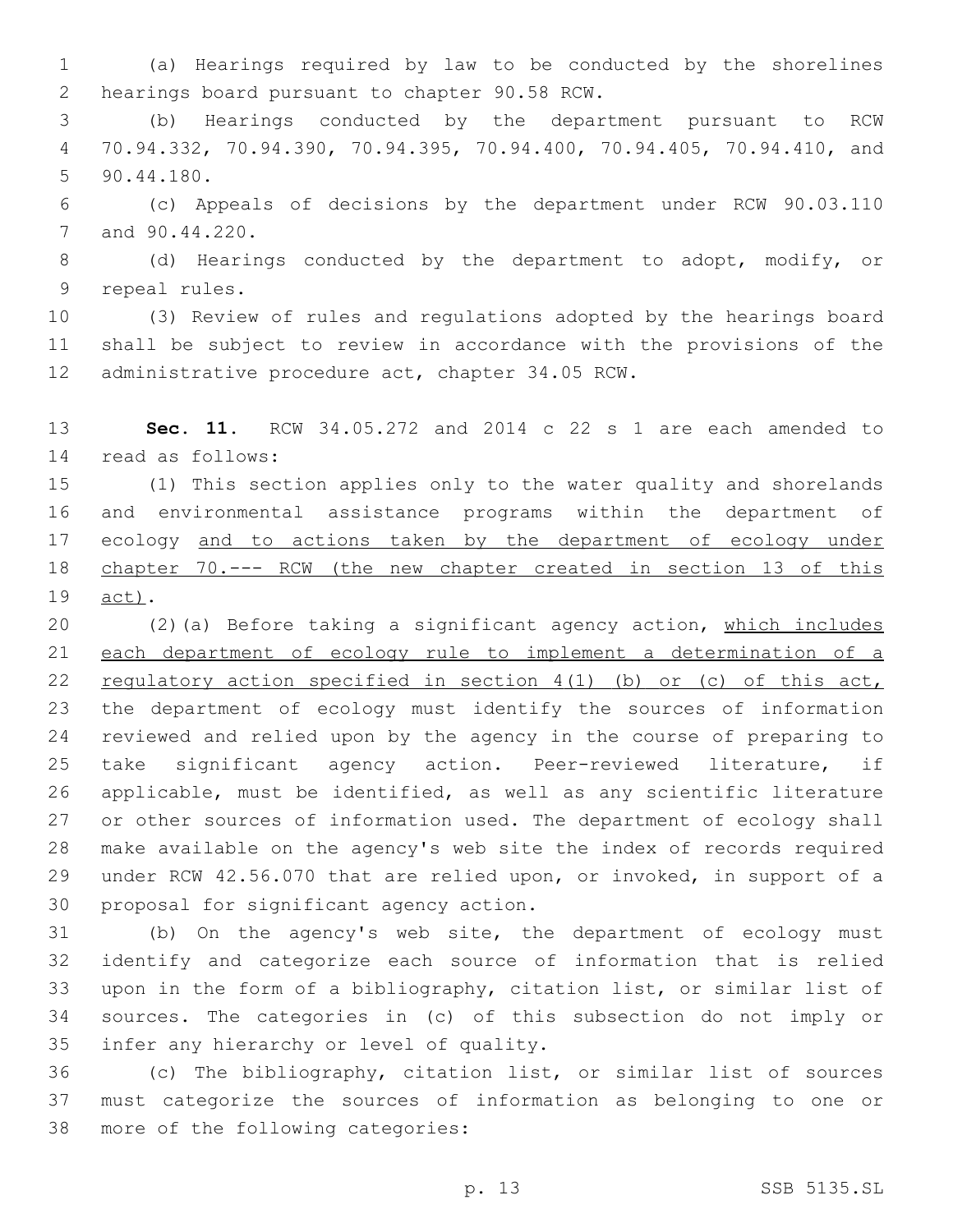(i) Independent peer review: Review is overseen by an independent 2 third party;

 (ii) Internal peer review: Review by staff internal to the 4 department of ecology;

 (iii) External peer review: Review by persons that are external 6 to and selected by the department of ecology;

 (iv) Open review: Documented open public review process that is 8 not limited to invited organizations or individuals;

 (v) Legal and policy document: Documents related to the legal framework for the significant agency action including but not limited 11 to:

12 (A) Federal and state statutes;

13 (B) Court and hearings board decisions;

(C) Federal and state administrative rules and regulations; and

(D) Policy and regulatory documents adopted by local governments;

 (vi) Data from primary research, monitoring activities, or other sources, but that has not been incorporated as part of documents reviewed under the processes described in (c)(i), (ii), (iii), and 19 (iv) of this subsection;

 (vii) Records of the best professional judgment of department of 21 ecology employees or other individuals; or

 (viii) Other: Sources of information that do not fit into one of 23 the categories identified in this subsection  $((+1+)) (2)(c)$ .

 (3) For the purposes of this section, "significant agency action" 25 means an act of the department of ecology that:

 (a) Results in the development of a significant legislative rule 27 as defined in RCW  $34.05.328$ ; or

 (b) Results in the development of technical guidance, technical assessments, or technical documents that are used to directly support 30 implementation of a state rule or state statute.

 (4) This section is not intended to affect agency action regarding individual permitting, compliance and enforcement decisions, or guidance provided by an agency to a local government on 34 a case-by-case basis.

 NEW SECTION. **Sec. 12.** If any provision of this act or its application to any person or circumstance is held invalid, the remainder of the act or the application of the provision to other persons or circumstances is not affected.